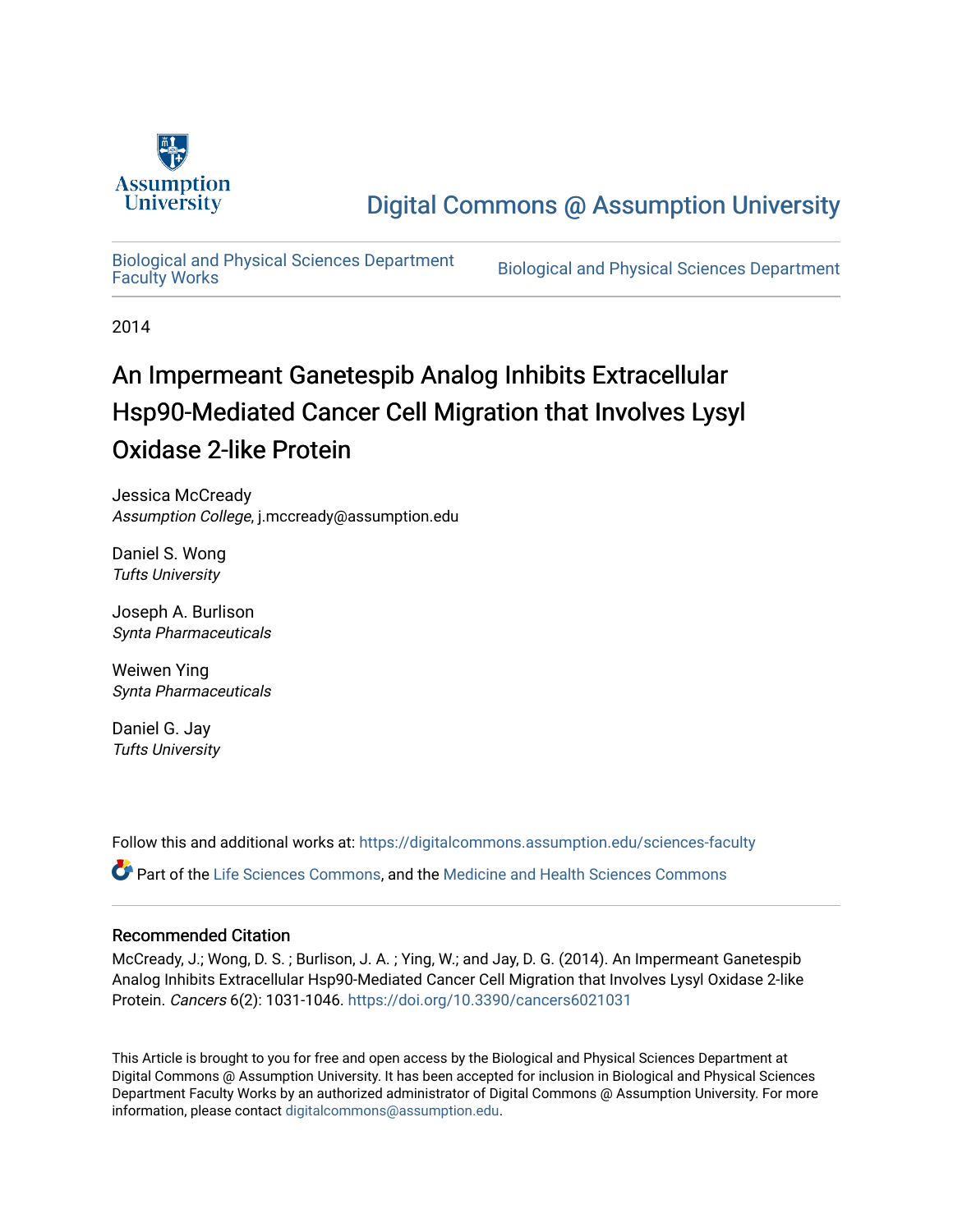

*Article*

# **An Impermeant Ganetespib Analog Inhibits Extracellular Hsp90-Mediated Cancer Cell Migration that Involves Lysyl Oxidase 2-like Protein**

**Jessica McCready 1,† , Daniel S. Wong 2,3† , Joseph A. Burlison <sup>4</sup> , Weiwen Ying <sup>4</sup> and Daniel G. Jay 2,3 \***

- <sup>1</sup> Department of Natural Sciences, Assumption College, Worcester, MA 01609, USA; E-Mail: j.mccready@assumption.edu
- <sup>2</sup> Department of Developmental Molecular and Chemical Biology, Tufts University School of Medicine, Boston, MA 02111, USA; E-Mail: daniel\_s.wong@tufts.edu
- <sup>3</sup> Cell and Molecular Physiology Program, Sackler School of Graduate Biomedical Sciences, Tufts University, Boston, MA 02111, USA
- <sup>4</sup> Synta Pharmaceuticals, Lexington, MA 02421, USA; E-Mails: joeburlison@gmail.com (J.A.B.); wying@syntapharma.com (W.Y.)
- **†** These authors contributed equally to the work.
- **\*** Author to whom correspondence should be addressed; E-Mail: daniel.jay@tufts.edu.

*Received: 12 December 2013; in revised form: 12 March 2014 / Accepted: 8 April 2014 / Published: 30 April 2014*

**Abstract:** Extracellular Hsp90 (eHsp90) activates a number of client proteins outside of cancer cells required for migration and invasion. Therefore, eHsp90 may serve as a novel target for anti-metastatic drugs as its inhibition using impermeant Hsp90 inhibitors would not affect the numerous vital intracellular Hsp90 functions in normal cells. While some eHsp90 clients are known, it is important to establish other proteins that act outside the cell to validate eHsp90 as a drug target to limit cancer spread. Using mass spectrometry we identified two precursor proteins Galectin 3 binding protein (G3BP) and Lysyl oxidase 2-like protein (LOXL2) that associate with eHsp90 in MDA-MB231 breast cancer cell conditioned media and confirmed that LOXL2 binds to eHsp90 in immunoprecipitates. We introduce a novel impermeant Hsp90 inhibitor STA-12-7191 derived from ganetespib and show that it is markedly less toxic to cells and can inhibit cancer cell migration in a dose dependent manner. We used STA-12-7191 to test if LOXL2 and G3BP are potential eHsp90 clients. We showed that while LOXL2 can increase wound healing and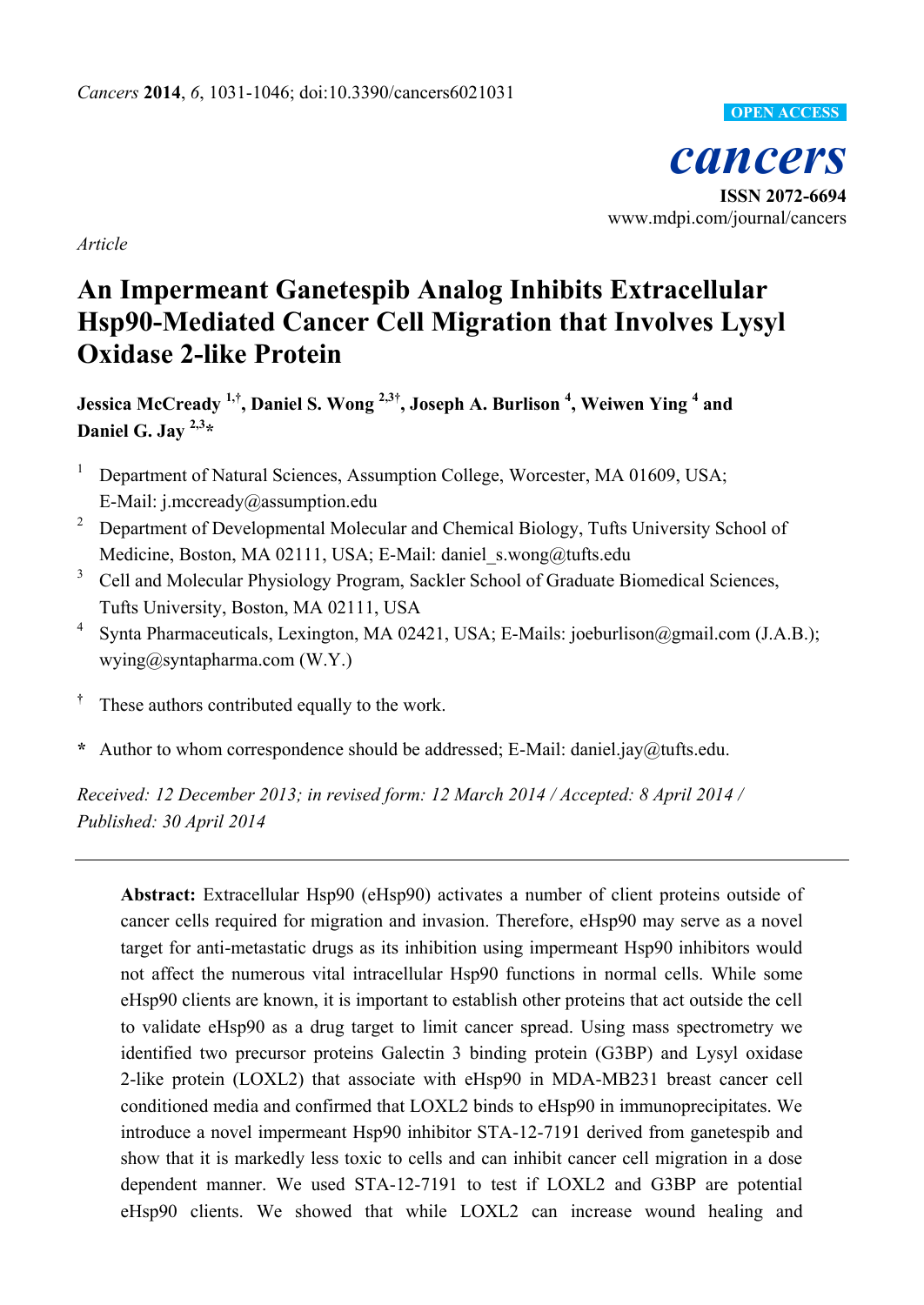compensate for STA-12-7191-mediated inhibition of wound closure, addition of G3BP had no affect on this assay. These findings support of role for LOXL2 in eHsp90 stimulated cancer cell migration and provide preliminary evidence for the use of STA-12-7191 to inhibit eHsp90 to limit cancer invasion.

**Keywords:** extracellular Hsp90; ganetespib; lysyl oxidase 2-like protein; cancer cell migration

### **1. Introduction**

The vast majority of cancer related deaths result not from the primary tumor, but from metastasis. There are currently no anti-metastasis drugs and developing such drugs would address an important unmet need in cancer treatment. Metastasis is a complex multi-step process initiated by invasion of tumor cells into the extra-tumor environment, extravasation into the circulatory or lymphatic system, survival of these cells while circulating and homing and invasion into a secondary site and finally survival and proliferation in the new environment [1]. While interfering with any of these steps would be useful, we reasoned that invasion as a first step in metastasis would have promise in containing tumors.

To identify novel proteins that act in invasiveness, we applied a functional proteomic screen using Fluorophore-Assisted Light Inactivation targeted with antibody libraries selected against proteins expressed on the surface of HT-1080 fibrosarcoma cells [2] This screen revealed three proteins newly implicated in invasion [3,4] and the most intriguing is extracellular Hsp90 (eHsp90). Hsp90 is a highly abundant intracellular protein that serves as a molecular chaperone for hundreds of client protein inside of cells [5,6] but demonstration of its role outside of cells had been limited [7]. Our study demonstrated that the alpha (but not beta) isoform of Hsp90 is found on the surface of HT1080 fibrosarcoma cells and that its inhibition reduces cell invasiveness and migration [2]. Moreover, eHsp90 activated the matrix metalloproteinase 2 (MMP2) by processing pro-MMP2 and the reduced invasion by specific inhibition of eHsp90 could be rescued by addition of active MMP2 to the cells.

Since our initial discovery of eHsp90 in cancer invasion [2], there have been numerous publications implicating eHsp90 in cancer and other diseases and have identified new extracellular clients and cellular processes impacted by eHsp90 [8] especially in cancers such as breast [9,10] colorectal [11] GBM [12], and prostate [13]. In addition to our work on MMP2, others have shown the following to be eHsp90 clients: MMP9 [14]; human EGF receptor 2 (HER2 [9]; and LDL Receptor-like protein (LRP-1 [13,15]; which are all involved in cancer invasiveness and other disease-relevant processes [8]. For example, to identify binders of eHsp90 we used mass spectrometry analysis of Hsp90 alpha immunoprecipitation from MB-231 breast cancer cell conditioned media to identify a pro-form of tissue plasminogen activator (TPA) and then showed that active TPA could rescue eHsp90 inhibitionmediated loss of cell migration [10]. Together, these studies have shown important roles for eHsp90 in cell migration and ECM remodeling [10,14], and epithelial to mesenchymal transition [13]. Additionally inhibition of eHsp90 in mouse models for metastasis have shown benefit in survival and reduced metastasis suggesting the clinical potential of inhibiting the extracellular roles of Hsp90 without affecting its intracellular functions.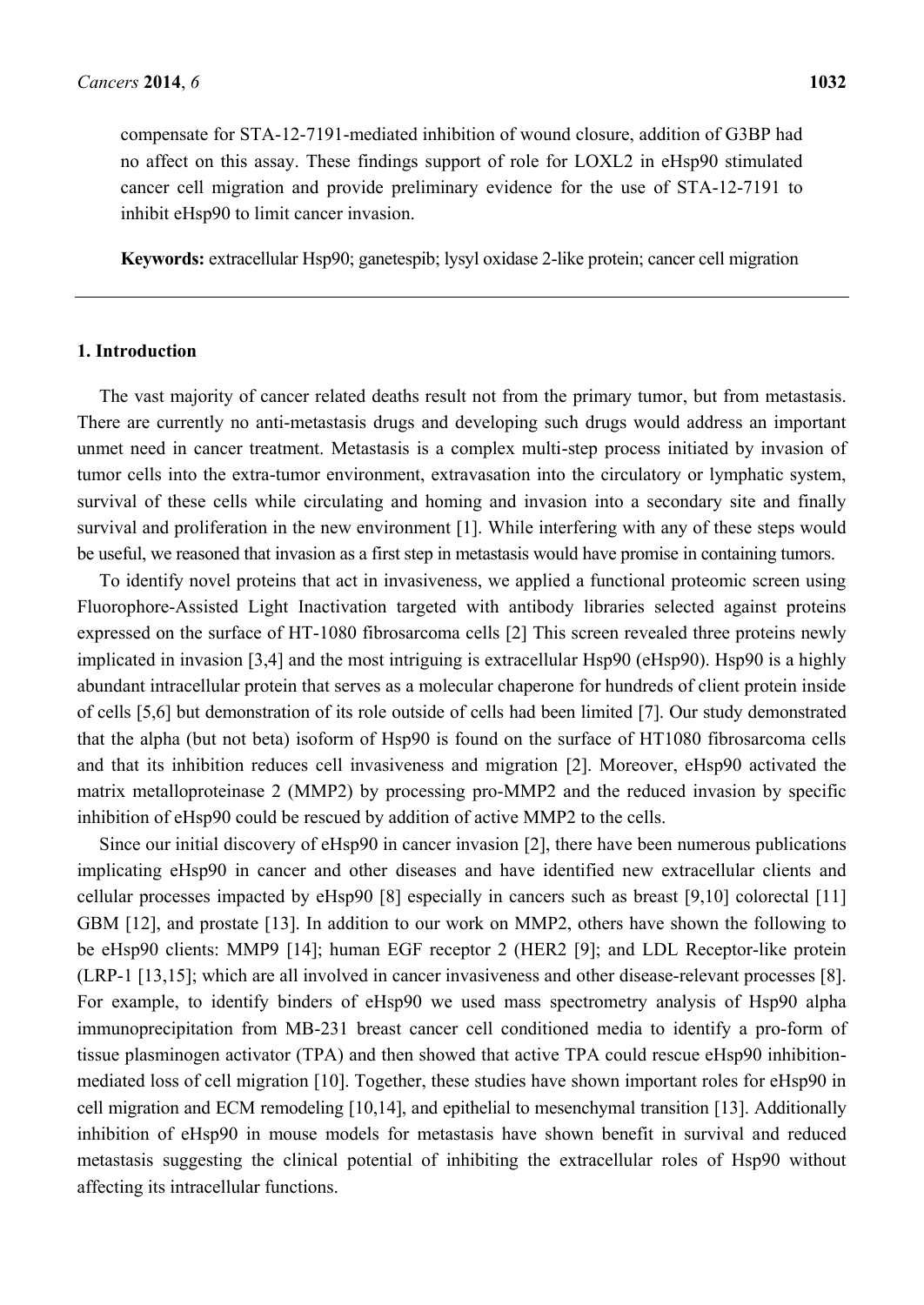While these studies have expanded the repertoire of eHsp90 clients, our understanding of its novel cancer relevant processes remains incomplete. Identifying and validating new extracellular clients for eHsp90 and determining their roles in cancer progression and metastasis will inform optimal design of eHsp90 drugs for reducing metastasis and establishing a serum biomarker for drug efficacy. In this paper, we report additional mass spectrometry analysis of Hsp90 binders in conditioned media and we test if eHsp90's role in enhancing cell migration (a critical component of invasion) has any contribution from these binders using a novel impermeant Hsp90 inhibitor derived from ganetespib, a promising drug currently in clinical trials [16,17].

### **2. Results and Discussion**

## *2.1. Mass Spectrometry Analysis of Hsp90 Binders from Conditioned Media*

In addition to TPA [10], several other pro-proteins were identified as eHsp90 binders from MDA-MB231 conditioned media. Mass spectrometry analysis indicates that the protein with the highest number of peptides following trypsin digestion (Table 1) was Galectin-3 binding protein (G3BP), followed by the precursor form of Lysyl Oxidase-like 2 protein (LOXL2) (Table 1). G3BP and LOXL2 are both interesting candidates for eHsp90 activation because of their roles in cancer. G3BP (also called Mac2 Binding Protein) was identified as a secreted glycoprotein in macrophages [18] and found in human breast carcinoma and in breast milk [19]. It has been extensively implicated in many types of cancer. Specifically, it is a biomarker in breast cancer sera and proximal fluid [20,21] as well as in colon cancer [22]. Its presence in non-small cell lung carcinoma patients predicts poor survival and metastasis [23]. LOXL2 regulates cell polarity in breast carcinoma and is required for metastasis [24]. LOXL2 has been implicated in breast carcinoma [25] and its overexpression is associated with poor clinical outcome [26] and metastasis [27] for breast adenocarcinomas.

| Peptide                                                                 | <b>Score</b> | Peptide (*Hits) |
|-------------------------------------------------------------------------|--------------|-----------------|
| Heat Shock Protein 90 kDa alpha (cytosolic), class A member 1 isoform 2 | 288.34       | 112(1084000)    |
| <b>Galectin-3 Binding Protein</b>                                       | 210.3        | 135(1350000)    |
| <b>Lysyl Oxidase-like 2 precursor</b>                                   | 70.26        | 10(10000)       |
| Heat Shock Protein-1 beta                                               | 68.23        | 15(105000)      |
| Lysyl Oxidase-like 4 precursor                                          | 48.19        | 6(42000)        |
| Plasminogen Activator, tissue type isoform 1 preprotein                 | 40.26        | 5(50000)        |
| Granulin precursor                                                      | 40.23        | 5(50000)        |
| MAM domain containing 2                                                 | 40.22        | 5(50000)        |
| Galactosylceramidase isoform a precurso                                 | 30.26        | 3(30000)        |
| Albumin precursor                                                       | 30.23        | 4(40000)        |

**Table 1.** Mass spectrometry reveals novel binders of eHsp90.

**\*** indicates the number of peptides in each sample following trypsin digestion.

We confirmed that LOXL2 binds eHsp90 by immunoblot analysis of immunoprecipitates both using anti-Hsp90 alpha followed by immunoblot with anti-LOXL2 as well as using anti-LOXL2 for coimmunoprecipitation followed by immunoblotting using anti-Hsp90 alpha (Figure 1). In contrast, we were unable to detect G3BP by this approach (data not shown). These findings suggest that LOXL2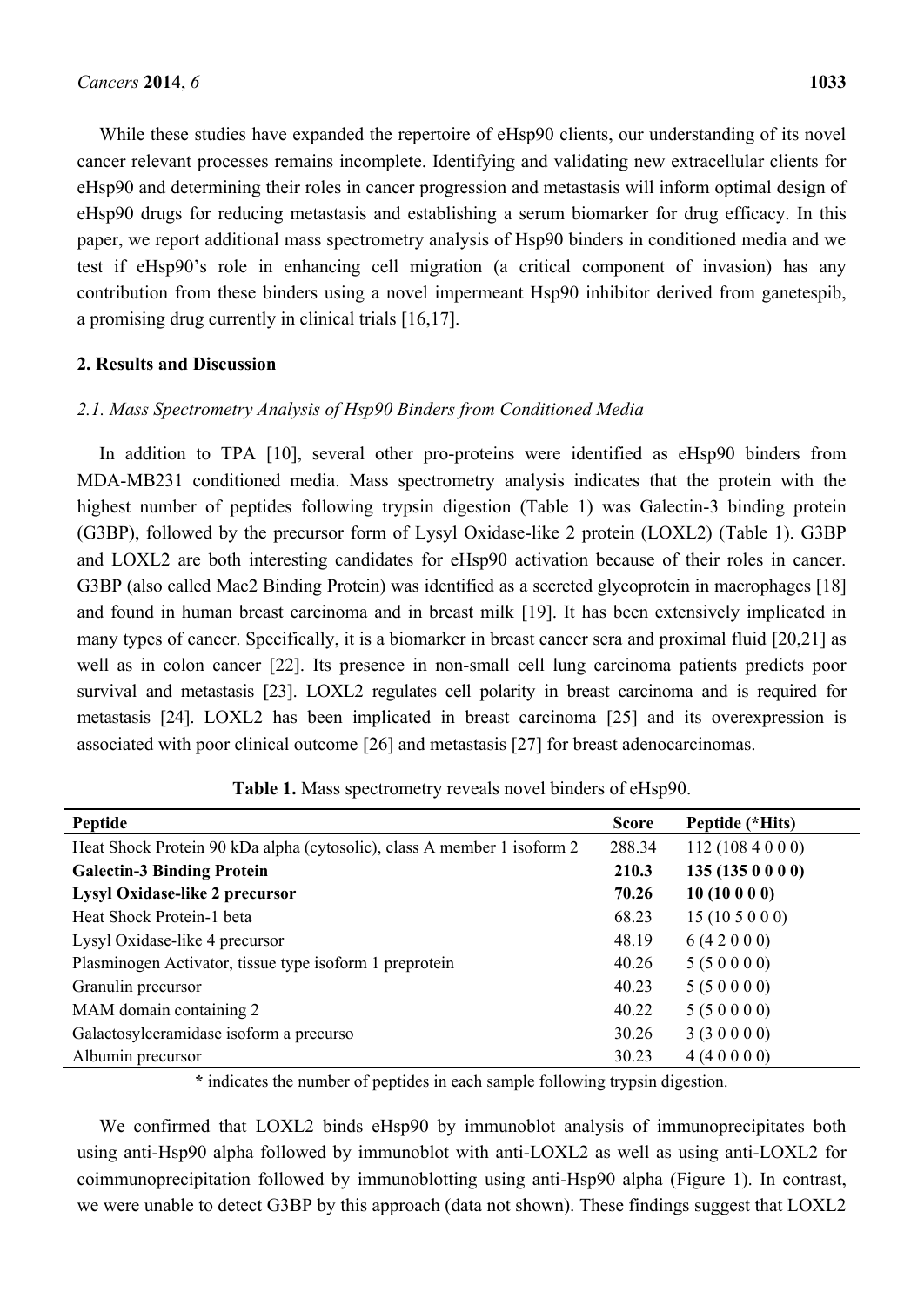(precursor) associates with Hsp90 alpha in conditioned media while G3BP precursor may be part of a complex with aggregates of extracellular matrix that nonspecifically precipitate when immunoprecipitating eHsp90. This may be due to G3BP's ability to bind to the extracellular matrix and integrins or its binding to Galectin-3 [28,29].

Figure 1. eHsp90 binds to LOXL2 in conditioned media of breast cancer cells. Immunoprecipitation of hsp90 or LOXL2 from the conditioned media of MDA-MB231 cells. Immunoprecipitation antibody (IP Ab) is indicated along the top row while the antibody used to probe the Western blot (IB) is indicated along the right side of the figure.



Interestingly, Hsp90 beta was identified as a binder of Hsp90 alpha in MDA-MB231 conditioned media. Our initial studies using HT-1080 fibrosarcoma cells showed that only the alpha isoform was located on the HT1080 cell surface by immunohistochemistry [2]. This was an argument that eHsp90 was not due to leakage of intracellular content but was specific. Since then however, several papers have shown alpha, beta or both isoforms of Hsp90 in the extsracellular environment [11,14,30]. For example, in MDA-MB453 cells have both isoforms in their conditioned media [14]*.* Our findings suggest that for MDA-MB231 cells that both isoforms are also present and we speculate that the isoform specificity may be cell-type dependent.

#### *2.2. Inhibiting eHsp90 Using STA-12-7191: An Impermeant Derivative of Ganetespib*

The singular targeting of eHsp90 is likely to inhibit many of its clients whose activities promote invasion leading to a more marked effect on metastasis compared to inhibition of any one of these proteins alone. Studies using mouse models of metastasis have indicated that inhibition of eHsp90 using DMAG N-oxide or an inhibiting monoclonal antibody 4c5 reduced metastases [14,31]. Despite this promise, there are issues that limit the use of these inhibitors for drug development. DMAG N-oxide generates a metabolic product that can cause retinal damage while 4c5 is a large protein that may have concerns with tumor penetrance [32]. Recently, a tethered (and thus impermeant) Hsp90 inhibitor (HS-27) has been reported [33] but it has not yet been tested clinically. Data presented herein introduce a novel impermeant small molecule Hsp90 inhibitor STA-12-7191 derived from the drug ganetespib, which has been tested in clinical trials [17]. Permeability assays show that STA-12-7191 has a ranked permeability of  $0.02 \times 10^{-8}$  cm/s (Table 2). In contrast, ganetespib has a permeability ranking of  $3.6 \times 10^{-6}$  cm/s. Permeable compounds must have a ranking in the order of  $10^{-6}$  cm/s. Thus, STA-12-7191 is not only cell impermeant but also markedly less permeable than ganetespib.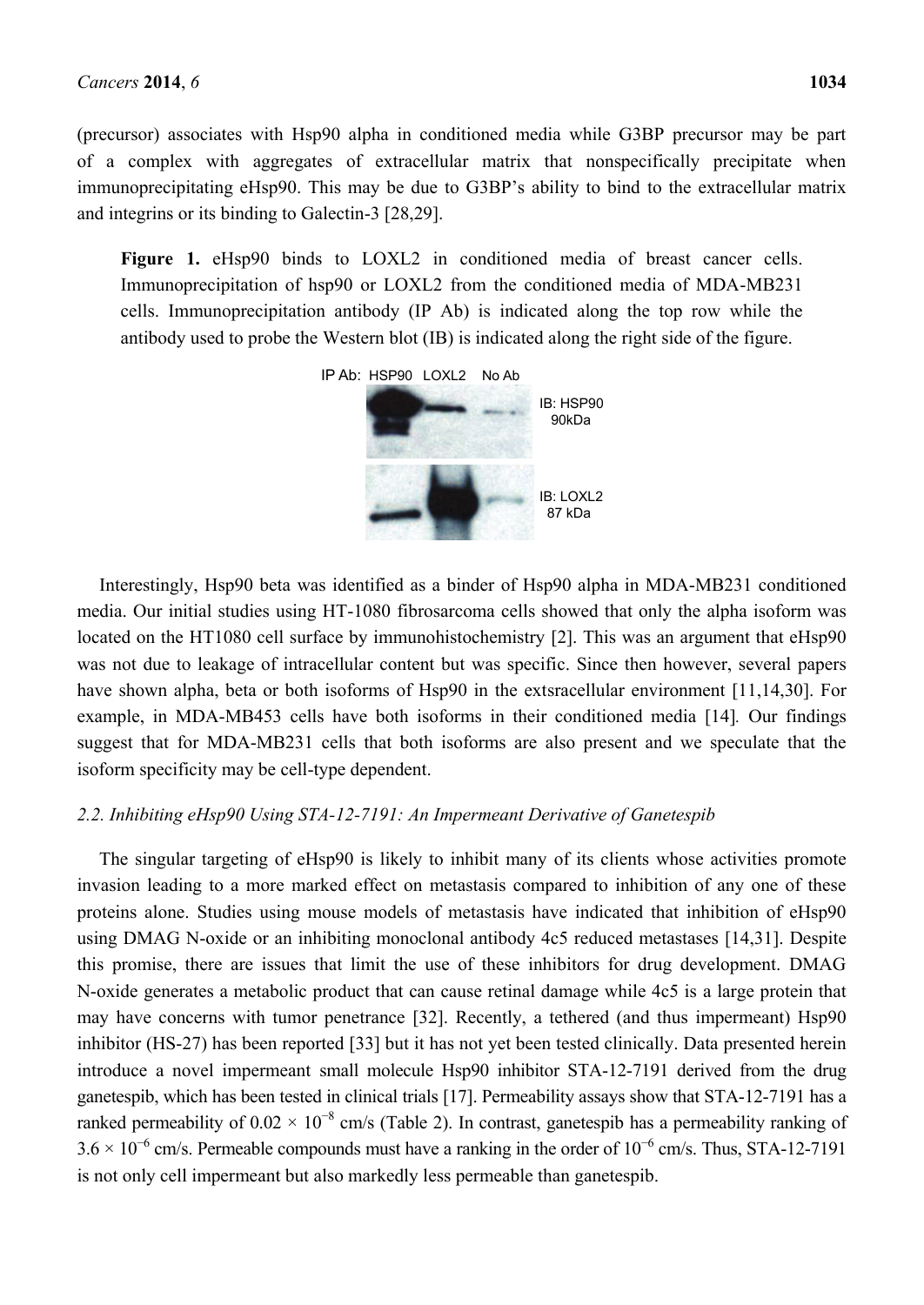|                  | <b>Permeability</b> |                 |  |
|------------------|---------------------|-----------------|--|
| Compound         | $\text{(cm/s)}$     | $(10E-06$ cm/s) |  |
| STA-12-7191      | $2.10E - 08$        | 0.021           |  |
| Ganetespib       | $3.6E - 06$         | 3.6             |  |
| Caffeine $(+)$   | $1.17E - 0.5$       | 11.7            |  |
| Furosemide $(-)$ | $1.47E - 08$        | 0.0147          |  |

**Table 2.** Permeability data for Hsp90 inhibitors indicates that STA-12-7191 is membrane impermeant.

### *2.3. STA-12-7191 Is Markedly Less Toxic than Ganetespib*

STA-12-7191 is a biotinylated analog of ganetespib (Figure 2). Ganetespib binds to the ATP binding site of Hsp90 alpha with a  $K_d$  of 110 nM [34] and we measured this binding for STA-7191 using an assay for labeled geldanamycin competition and measured an  $IC_{50}$  of 62 nM showing that it still binds tightly to the ATP binding site comparable to ganetespib itself. We postulate that STA-12-7191 does not readily penetrate the cell membrane due to the polar biotin moiety. This is shown by the 100-fold difference in the  $IC_{50}$  for its inhibition HER2 degradation, an intracellular function of Hsp90. STA-12-7191 had an EC<sub>50</sub> for HER2 degradation of 2.7  $\mu$ M in BT-474 breast cancer cells compared to an  $EC_{50}$  of 29 nM for ganetespib (Table 3).

**Figure 2.** Structure of HSP90 inhibitors. The chemical structures for ganetespib and for STA-12-7191, a biotinylated derivative of ganetespib.



STA-12-7191 Ganetespib

**Table 3.** EC<sub>50</sub> for Geldanomycin competition and HER2 degradation for ganetespib and STA-12-7191.

|             | <b>Geldanamycin binding EC50</b> | Her2 degradation EC50 |
|-------------|----------------------------------|-----------------------|
| Ganetespib  | $110 \text{ nM}$                 | $29 \text{ nM}$       |
| STA-12-7191 | $62 \text{ nM}$                  | 2557 nM               |

We first tested the effects of STA-12-7191 on cell viability on both cancer and non-cancer cells (Figure 3). Interestingly, the  $LD_{50}$  values varied markedly depending on the cell line tested. HEK293T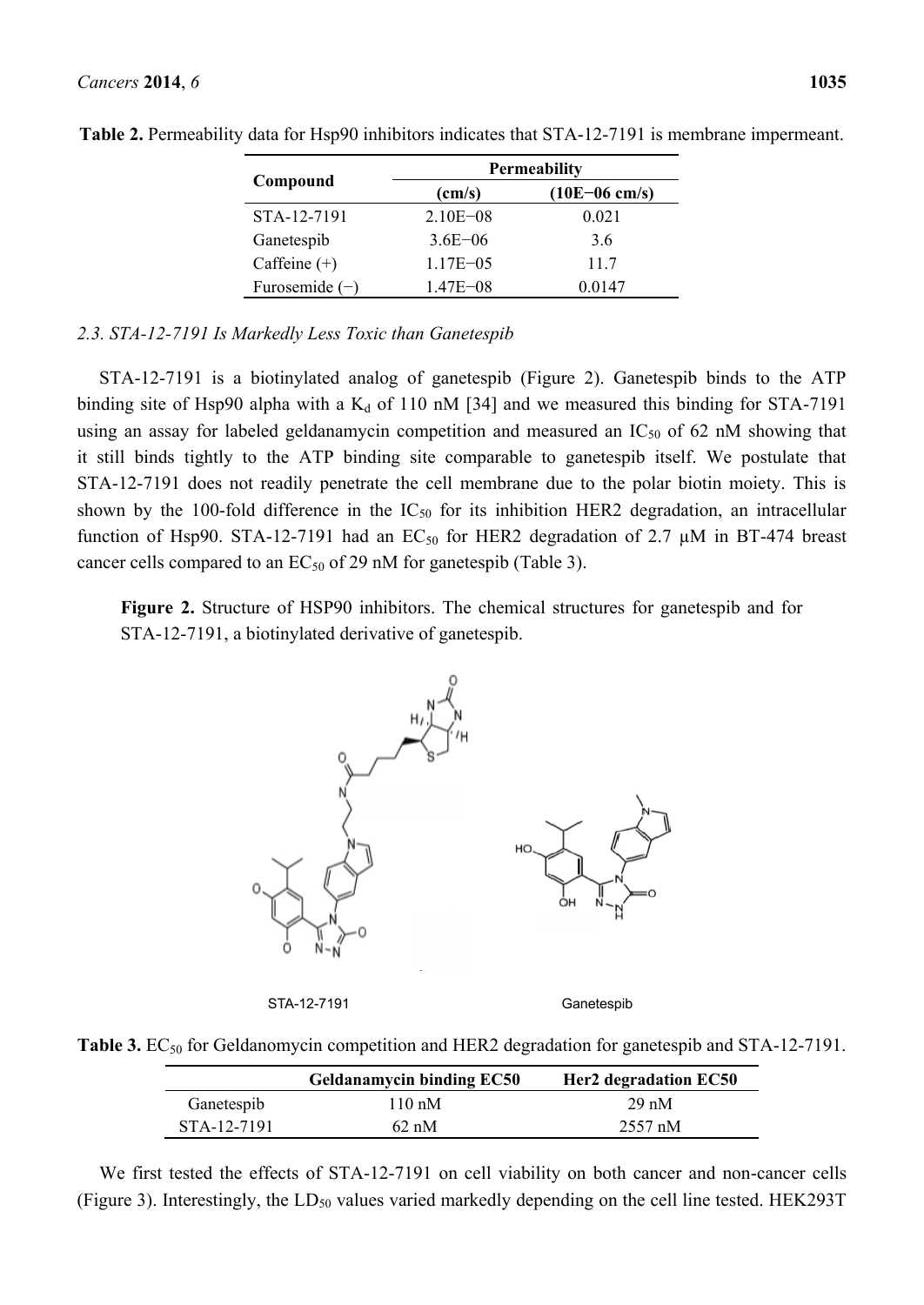and A172 cells were more sensitive to both drugs than were MDA-MB231 cells. STA-12-7191 has a 6-fold higher LD<sup>50</sup> compared with ganetespib in HEK293T cells (54 nM *vs.* 306 nM), as we expect due to its reduced ability to cross the membrane. This is consistent with the difference between  $EC_{50}$  for geldanamycin binding and HER2 degradation for these two drugs shown in Table 3. This supports the notion that inhibiting eHsp90 is not toxic to normal cells and as a drug candidate might be tolerated at higher concentrations than ganetespib. We also observed a difference for  $LD_{50}$  between ganetespib and STA-12-7191 for A172 Glioblastoma cells though not as large as seen for HEK293T cells (157 nM *vs.* 387 nM). The  $LD_{50}$  for STA-12-7191 for HEK293T and A172 cells are similar but the  $LD_{50}$  for ganetespib is three fold higher perhaps due to drug resistance mechanisms. Interestingly for MDA-MB231 breast cancer cells while we again noticed a similar difference in  $LD_{50}$  for the two drugs this cell type is markedly more resistant to both drugs with  $LD_{50}$  values in  $\mu$ M range (2.54 µM *vs.* 9.34 µM). This is likely due to the high drug resistance inherent in these cells due to high expression of the multi-drug resistance pump, PGP-1 [35].

**Figure 3.** STA-12-7191 is markedly less toxic than ganetespib. CellTiterGlo was used to assess viability of HEK293T, MDA-MB231 and A172 cells after treatment with varying concentrations of either ganetespib (black) or STA-12-7191 for 5 days. Data are means  $\pm$  SEM and representative of two independent experiments. LD50 values were determined using the drc package in R statistical software.



As STA12-7191 is thought to be impermeant, the question is why it is toxic at all? Barrott *et al*. [6],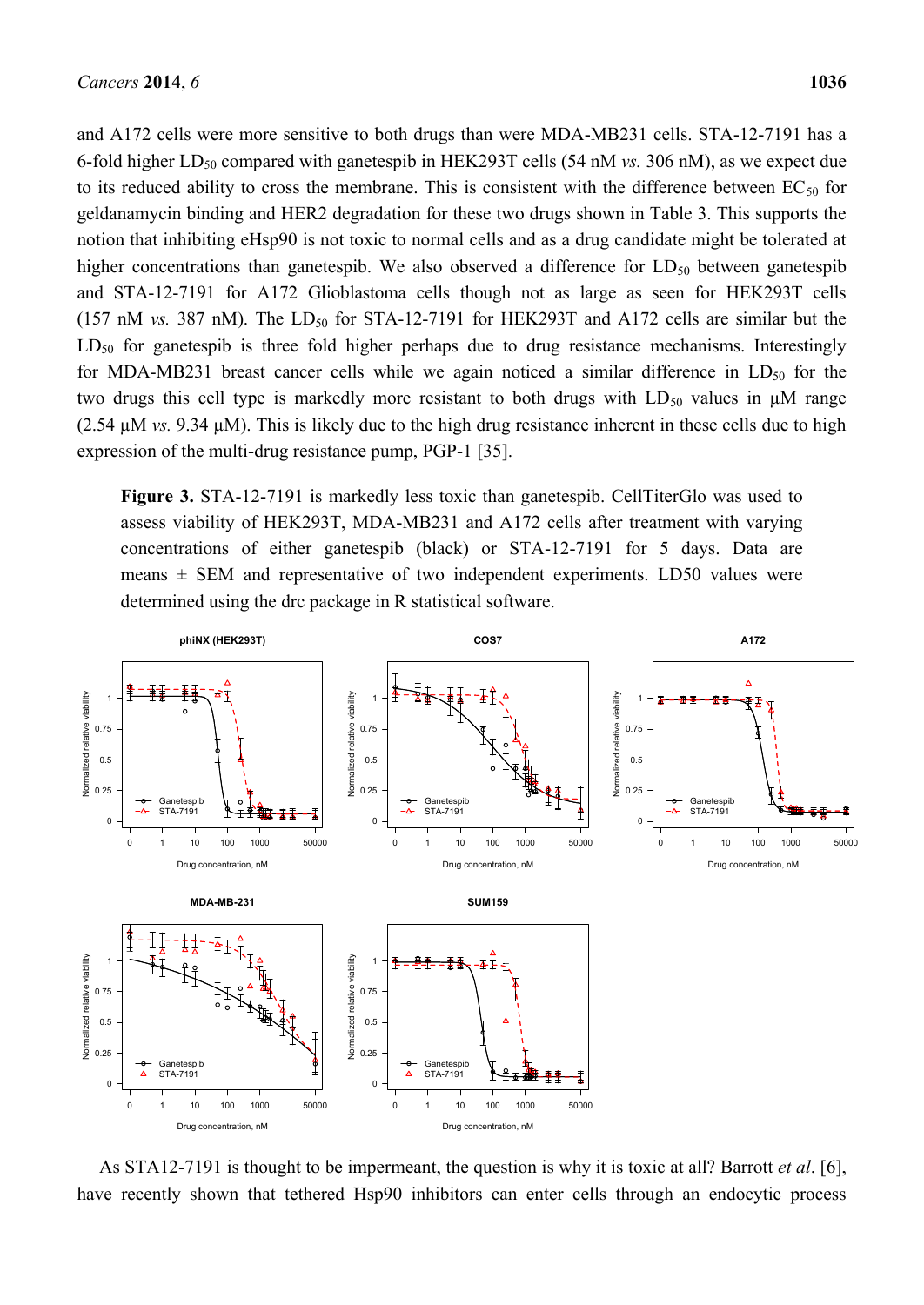mediated by eHsp90. We speculate that STA-12-7191 also enters the cell via this process (or perhaps passive or active transport) albeit slowly relative to ganetespib leading to cell toxicity. This is consistent with the fact that STA-12-7191 inhibits HER2 degradation with a much higher  $IC_{50}$  than ganetespib.

## *2.4. Testing STA-12-7191 to Inhibit eHsp90-Mediated Cell Migration*

We tested and compared ganetespib and STA-12-7191 to control for their efficacy in reducing cancer cell motility as assayed using wound healing assays. We test this using two cancer cell lines, MDA-MB231 breast cancer cells and A172 GBM cells. These cell lines were selected as highly invasive cancer cell lines based on cancers that have been shown to highly express eHsp90 [10] and that treatment with eHsp90 specific inhibitors (DMAG-oxide and 4c5) resulted in modest benefit in reducing metastasis. Lastly, we had previously used these cell lines to show eHsp90's role in cell migration in culture [10]. We chose concentrations of 10 nM and 100 nM concentrations that bracket the  $IC_{50}$  for STA-12-7191 inhibition of geldanamycin binding (62 nM) but still markedly below the  $IC_{50}$  for HER2 degradation (620 nM) to minimize potential effects on intracellular Hsp90 functions by STA-12-7191. For MDA-MB231 cells, treatment with 10 nM ganetespib and STA-12-7191 blocked wound healing by 20% (Figure 4A,B). We also treated cells with 100 nM ganetespib which is below its  $LD_{50}$  for all cells tested, however the cells appeared to round up and became non-motile (data not shown). Therefore, we could not conclude if cell migration was inhibited due to this behavior or an effect on their viability. In contrast treatment of MDA-MB231 cells with 10 nM STA-12-7191 resulted in 30% inhibition of wound closure ( $p = 0.01$  and treatment with 100 nM STA-12-7191 did not affect cell morphology and resulted in close to 60% inhibition of cell migration. This result was also seen using A172 GBM cells though no increased inhibition was seen at 100 nM STA-12-7191 (Figure 4C,D).

These findings show that STA-7191 can inhibit cancer cell migration and can be used at higher concentrations that cannot be used for ganetespib. The fact that ganetespib was no better at inhibiting cell migration at 10 nM than STA-12-7191 suggests that the major role of Hsp90 on cell migration in this assay is based on its extracellular activity. The viability and wound healing data make a key point that at concentrations of STA-12-7191 that cells can tolerate it has a greater effect on migration while we can go up in STA-12-7191 beyond the tolerable dose for ganetespib and cause an even greater loss of cell migration. Interestingly, even 10 nM exceeds the  $K_d$  for ganetespib binding to the Hsp90-ATPase site suggesting perhaps a different mechanism beyond the ATPase binding pocket inhibition. It is also curious why an inhibitor that acts at this site should inhibit migration as we showed that ATP hydrolysis was not required for MMP2 activation by eHsp90 [36]. In fact, a non-hydrolysable form of ATP (gamma S) actually caused increased MMP2 activation. We speculate that while ATPase activity is not needed for eHsp90 activation of its clients, perhaps ATP binding facilitates conformation that enhances its action on its extracellular partners.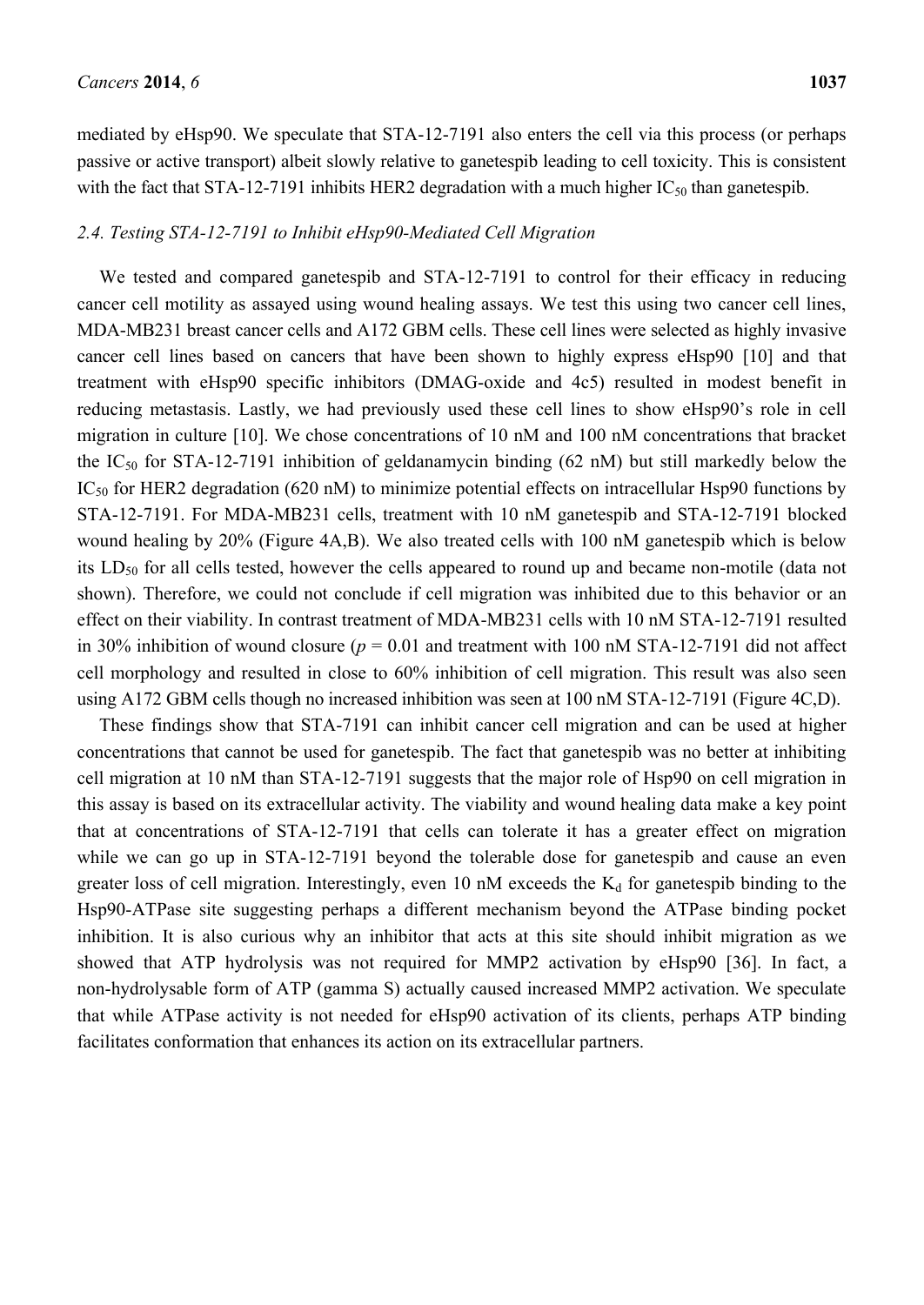**Figure 4.** Inhibition of extracellular hsp90 reduces migration of breast cancer and brain tumor cell lines. (**A**) Representative images of MDA-MB231 breast cancer cells at 0 h (top panel) or 16 h (bottom panel) post wounding. Cells were treated with DMSO, Ganetespib (G), or STA-1791 (STA). Dotted lines outline the width of the wound unoccupied by cells; (**B**) Quantification of wound healing assay using MDA-MB231 cells. Data are represented as the percent closure relative to untreated cells (un). *p* value indicates significance compared to DMSO treated cells (two tailed t test). Data are means  $\pm$  SEM;  $n = 4$  experiments; (C) Representative images of A172 glioma cells at 0 h (top panel) or 16 h (bottom panel) post wounding. Cells were treated with DMSO, Ganetespib (G), or STA-1791 (STA). Dotted lines outline the width of the wound sunoccupied by cells; (**D**) Quantification of wound healing assay using A172 cells. Data are represented as the percent closure at 16 h relative to 0 h for each treatment. *p* value indicates significance compared to DMSO treated cells (two tailed t test). Data are means  $\pm$  SEM;  $n = 3$  experiments.

A

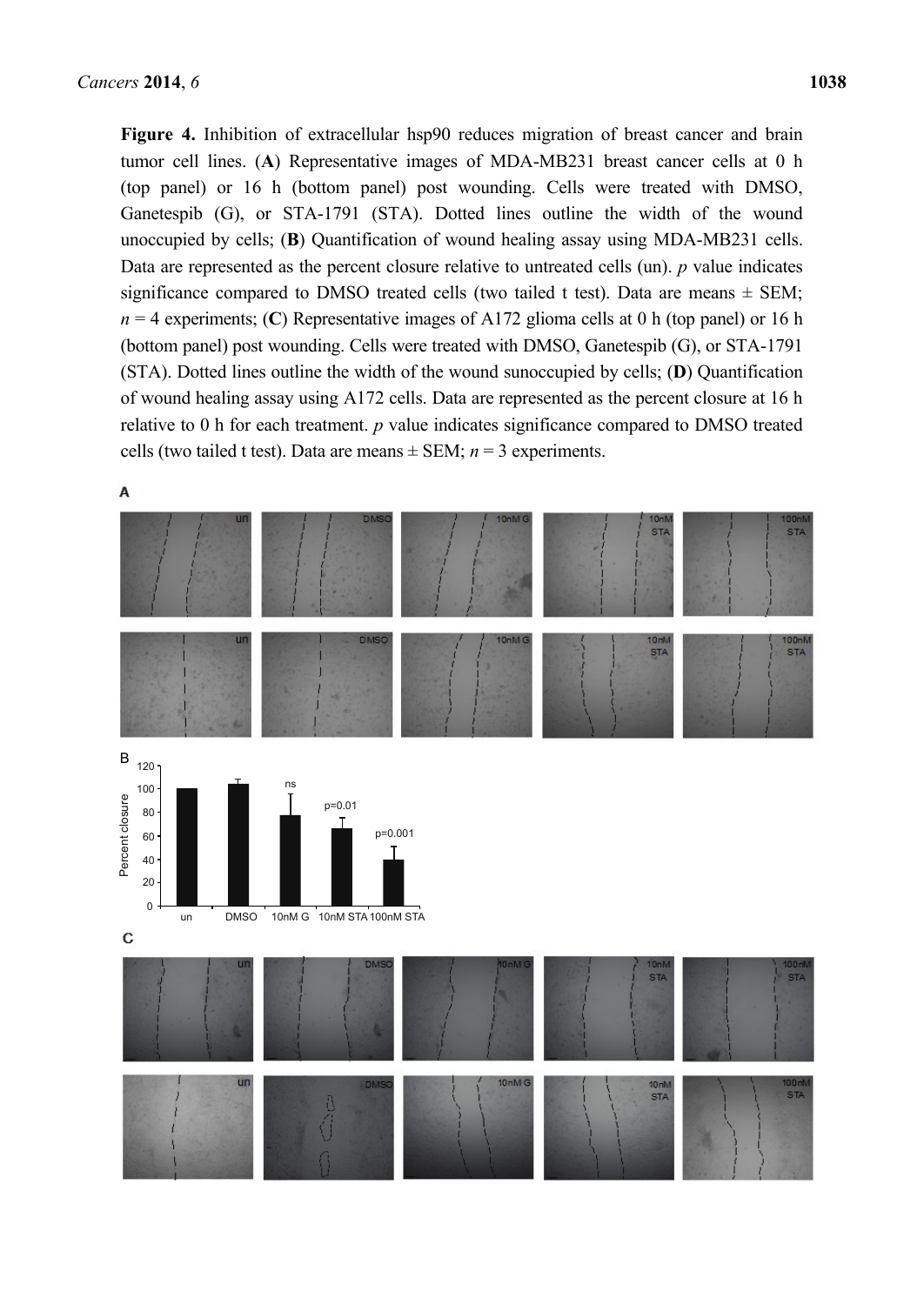#### **Figure 4.** *Cont.*



## *2.5. LOXL2 Can Rescue of STA-12-7191 Inhibition of Cell Migration*

We addressed whether LOXL2, the novel eHsp90 binder that we found, has a role in eHsp90-mediated cell migration using the wound healing assay. The decrease of wound closure caused by 100 nM STA-12-7191 can be rescued by adding LOXL2 protein though not entirely (Figure 5). This is not surprising as there are many eHsp90 clients that act in cell migration including MMP2, MMP9, and TPA among others. We similarly tested G3BP for its role in wound healing and saw no significant effect of adding purified G3BP regardless of STA-12-7191 (data not shown).

**Figure 5.** Role of eHsp90 on breast cancer cell motility is dependent upon. LOXL2. Quantification of wound healing assay using MDA-MB231 cells. Data are represented as the percent closure relative to vehicle treated cells (DMSO). Cells were treated with DMSO, 50 ng recombinant human LOXL2 protein (LOXL2), 100 nM STA-12-7191 (STA), or the combination of both recombinant human LOXL2 protein with 100nM STA-12-7191. *p* values calculated using two tailed t test. Data are means  $\pm$  SEM; *n* = 3 experiments.



#### **3. Experimental**

### *3.1. Cell Culture*

HEK293T, A172, COS7, and MDA-MB231 cells were obtained from ATCC and maintained in DMEM supplemented with 10% FBS, 1% NEAA and 1% P/S. SUM159 cells were a kind gift from Dr. Charlotte Kuperwasser (Tufts Univsersity School of Medicine, Boston, MA, USA) and were maintained in F-12 media supplemented with 5% FBS, 5 μg/mL insulin, 0.5 μg/mL hydrocortisone and 1% P/S. All cells were grown in a 37 °C incubator with 5%  $CO<sub>2</sub>$ .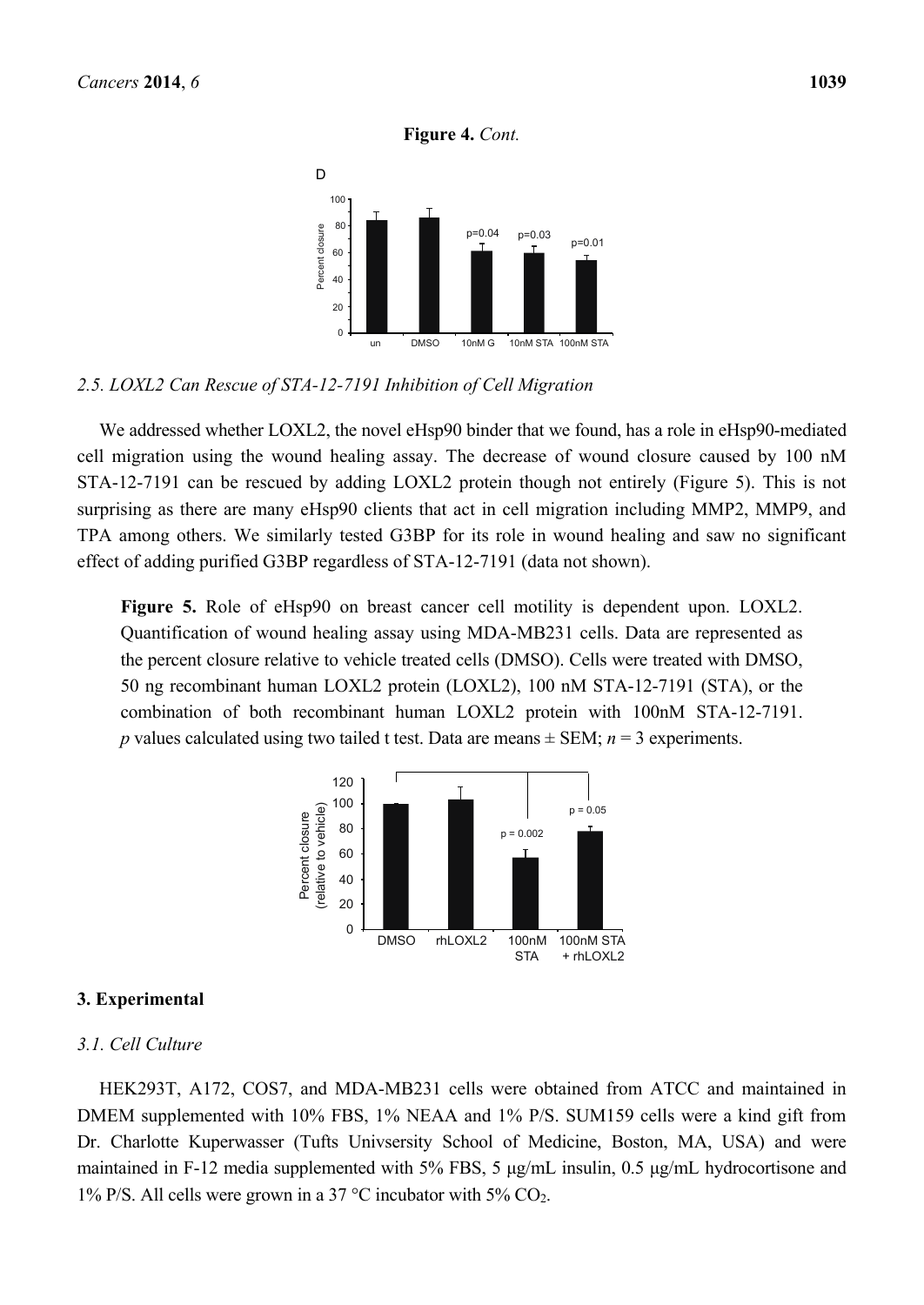#### *3.2. Immunoprecipitation/Mass Spectrometry*

Immunoprecipitation and mass spectrometry were performed as described in [10].  $4 \times 10^6$  MDA-MB231 breast cancer cells were plated in a 150 mm tissue culture dish and allowed to settle for 24 h. Cells were then re-fed with serum free media and incubated for 48 h at 37 °C. Conditioned media was concentrated by centrifugation (Millipore, Billerica, MA, USA) and a protein assay was performed (BioRad, Hercules, CA, USA). 1 mg of protein was pre-cleared with protein A beads after which 1 μg of hsp90α antibody (Assay Designs, Farmingdale, NY, USA) was added to the samples. Samples were washed with RIPA B buffer (50 mM Tris, 150 mM NaCl, 0.5% NP40, 0.25% DOC) boiled, subjected to SDS PAGE, stained with Coomassie Blue and removed from the gel for mass spectrometry analysis. The excised gel bands were analyzed by mass spectrometry as previously described [37]. Coimmunoprecipitation was performed as described above using 2.5 μg of LOXL2 Ab (R&D Systems, Minneapolis, MN, USA) was added to the samples. Samples were washed with RIPA B buffer, boiled and subjected to SDS-PAGE for western blotting. Blots were probed with mouse anti-HSP90alpha (Enzo Life Sciences, Farmingdale, NY, USA) and rabbit anti-LGALS3BP (Thermo Scientific, Tewkbury, MA, USA) primary and goat anti-rabbit and anti-mouse HRP-conjugated (GeneTex, Irvine, CA, USA and Enzo Life Sciences) secondary antibodies for blotting.

## *3.3. Hsp90 Binding and HER2 Degradation Assays*

STA-12-7191 binding to Hsp90 alpha was determined using an Hsp90α assay kit from BPS Bioscience San Diego, CA, USA, Cat #50294) containing Hsp90alpha recombinant enzyme, FITC-labeled geldanamycin, assay buffer and a low binding 384-well plate. Binding was assessed using fluorescence polarization using a PHERAstar fluorescence plate reader (BMG Labtech, Ortenberg, Germany). HER2 degradation was assessed in BT474 breast cancer cells (ATCC# HTB-20) using Anti-HER2/neu FITC (BD Biosciences, San Jose, CA, USA) and assessing fluorescence as in the Hsp90 binding assay.

#### *3.4. Drug Toxicity and Viability Assays*

For each cell line tested,  $7 \times 10^3$  cells were plated into the central 60 wells of a 96-well tissue culture plate, and allowed to adhere for 24 h. Culture media was then replaced with media containing the drug, either ganetespib or STA-12-7191, with each concentration repeated in triplicate wells. Cells were maintained in drug-containing media for five days, with a media change on day three. Cell viability was then determined using the CellTiter-Glo assay kit (Promega, Madison, WI, USA). Luminescence values were normalized to vehicle control-treated cells.  $LD_{50}$  values were calculated and dose-response curves generated using the R statistical software package (R Core Team, 2013) using the *drc* library [38].

#### *3.5. Wound Healing Assays*

 $1.5 \times 10^5$  MDA-MB231 breast cancer cells or  $0.7 \times 10^5$  A172 glioma cells were plated in an eight well chamber slide. Cells were allowed to adhere for 24 h and then wounded by scratching a sterile yellow pipette tip length-wise along the chamber. The cells were washed once with  $1\times$  PBS and growth media was placed in each well with DMSO (vehicle control), 10 nM ganetespib, or 10 nM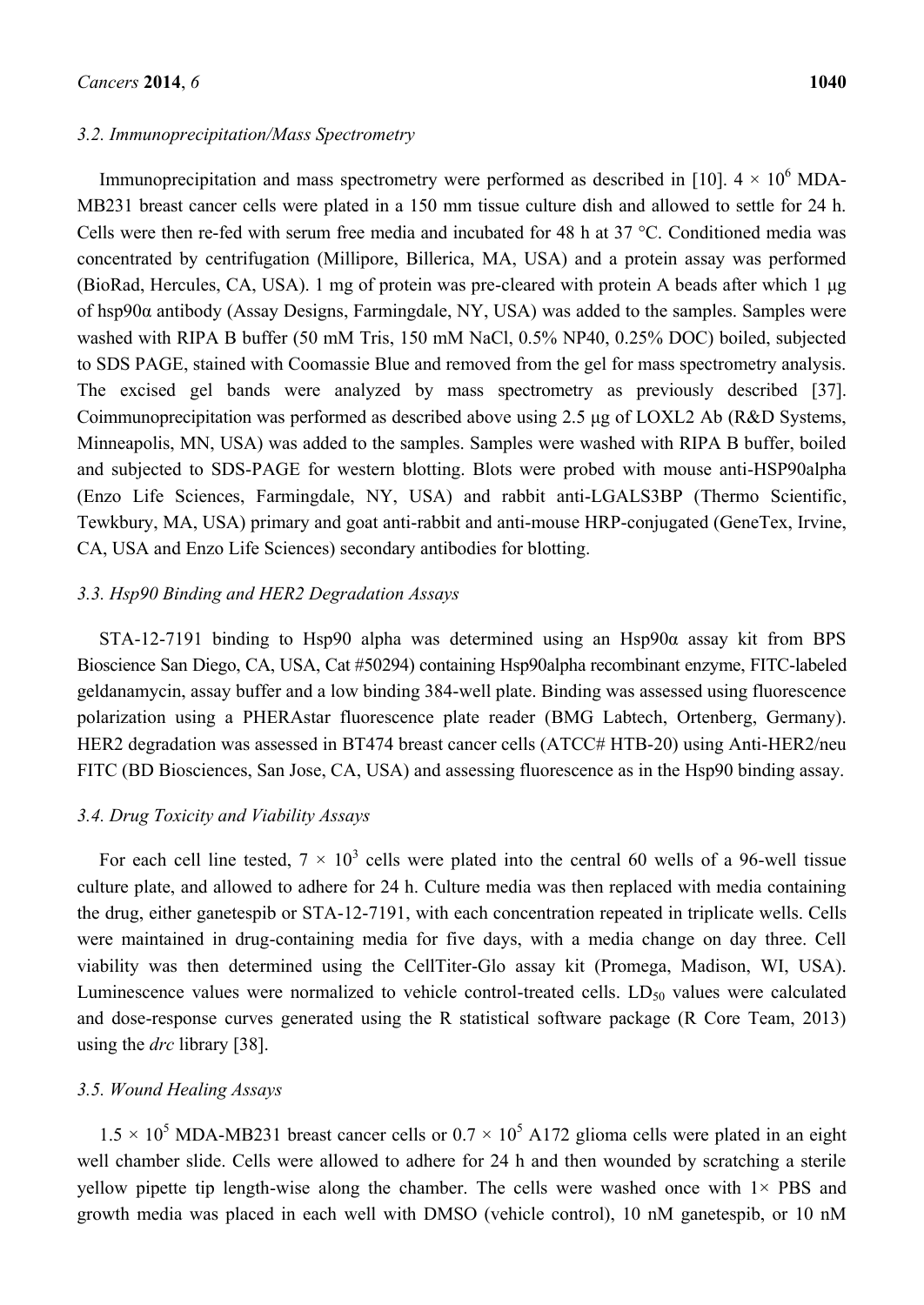STA-12-7191, or 100 nM STA-12-7191. Images were taken immediately after wounding (0 h) and 16 h after wounding. Wound width was calculated using Spot software.

#### *3.6. Membrane Permeability Assays*

Permeability for STA-12-7191 was conducted using Parallel Artificial Membrane Permeability Assay (BD Biosciences). In this assay the compounds were dissolved n DMSO, diluted with PBS and added to donor wells. The acceptor wells contained PBS only. Samples were incubated for 5 h at room temperature and samples were taken from both the acceptor and donor wells for analysis by LC/MS-MS. Caffeine was used as the positive control and furosemide was used as the negative control.

#### **4. Conclusions**

These studies introduce two new binders of eHsp90 in MDA-MB231 conditioned media: LOXL2 and G3BP and are consistent with LOXL2 but not G3BP as a potential client of eHsp90. They also test for the first time STA-12-7191 an impermeant inhibitor of Hsp90 derived from ganetespib and show this compound is not only markedly less cytotoxic than ganetespib but it can also inhibit cancer cell migration in a wound healing assay.

While the mass spectrometry analysis suggests that LOXL2 and G3BP associate with eHsp90 in conditioned media by mass spectrometry however, we only have evidence by immunoblot analysis for LOXL2 binding to eHsp90. Furthermore, addition of LOXL2 protein to the wound healing assay increases wound closure thereby compensating for STA-12-7191 inhibition of wound closure. Thus our findings support a role for LOXL2 (but not G3BP) as a potential client for eHsp90 and its established role in cancer makes it a potentially important one. To establish that LOXL2 is a *bona fide* eHsp90 client, it remains to be determined the mechanism by which these proteins are activated and their relevant substrates for invasion. While the mechanism of how LOXL2 acts in eHsp90 stimulated cancer cell migration is not clear but it has many functions that could promote cell migration. The lysyl oxidase activity of LOXL2 can crosslink ECM and inhibiting LOXL2 can markedly decrease crosslinked collagen in the stroma [39]. It is a substrate for MMP2 and MMP9 both of which are activated by eHsp90 [2,9]. An additional factor in LOXL2's increase of cell motility and invasion is its ability to increase Focal Adhesion Kinase (FAK) phosphorylation leading to increases in focal adhesion dynamics [24,40]. LOXL2 also binds and regulate Snail during transcriptional regulation (intracellular roles) affecting EMT [26] but our IP/MS analyses were conducted on extracellular proteins and we will restrict the studies in this application to LOXL2's extracellular roles. Future studies will be necessary to determine the mechanism of how LOXL2 is enhancing cellular migration as well as to determine if the mechanism is solely dependent on the extracellular activity of Hsp90.

Hsp90 is an established cancer target with over twenty ongoing clinical trials testing the benefit of Hsp90 inhibitors in cancer treatment. For example, early results are promising from Synta Pharmaceutical's phase 2 study of ganetespib in combination with docetaxel for advanced stage lung adenocarcinoma and this has led to a current phase-3 clinical trial [17]. Hsp90 has many intracellular functions and there may be toxicities associated with inhibiting all Hsp90 functions as suggested by the 10-fold lower  $LD_{50}$  for ganetespib compared to STA-12-7191. While well tolerated, dosing is limited due to intracellular Hsp90 inhibition of normal cells. If a non-cytotoxic extracellular small molecule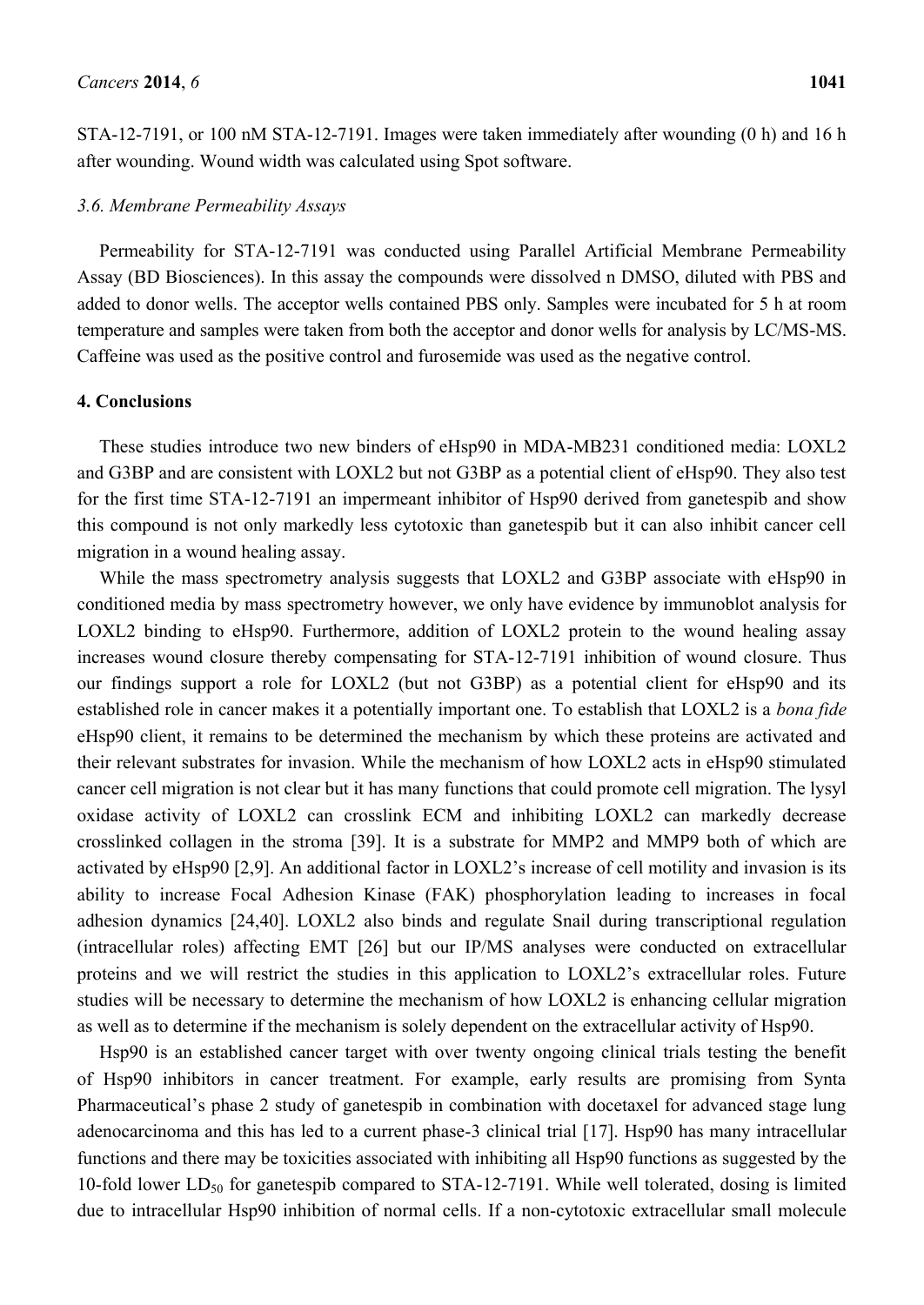inhibitor could be employed, this might serve as a compound to inhibit cancer cell migration to reduce cancer spread *in vivo*. This study investigates STA-12-7191 as an alternative candidate impermeant Hsp90 inhibitor that may have advantages over DMAG N-oxide and 4c5, which have been explored in metastasis models in mice. STA-12-7191 has advantages as a small molecule and is likely to be better tolerated *in vivo* than ganetespib. As STA-12-7191 does not readily penetrate the cell membrane, it is likely to be even less cytotoxic although this needs to be demonstrated in a pharmacotoxicity study. Such an impermeant eHsp90 inhibitor would avoid cytotoxicities associated with total Hsp90 inhibition and may permit higher dosing with diminished side effects [6].

While previous studies suggest that inhibiting eHsp90 has benefit in reducing metastasis in two mouse models for melanoma [31] and breast cancer [14] their use for clinical applications may be limited. DMAG N-oxide (derived from 17AAG) is degraded in serum to DMAG, which has retinal toxicity issues [32]. MC5 is an anti-Hsp90 monoclonal antibody has promise but is expensive to prepare in amounts required for clinical trials and has not yet been examined for toxicity. Secondly, these studies used tail vein injection of human cancer cell lines, which really only assesses the later stages of metastasis (survival in circulation, implantation and homing) and also have an additional complication of using human cells homing to mouse organs. Thus far, the *in vitro* data from this study and others on eHsp90 implicate its role is in migration and invasion, the first steps of metastasis. How eHsp90 acts on homing and other later events in metastasis is not clear therefore *in vivo* models that directly test eHsp90's role in invasion are required.

The data presented herein introduce STA-12-7191 as an alternative to ganetespib. Future studies will be valuable in understanding the mechanism by which STA-12-7191 inhibits cellular migration, and if in fact, that mechanism differs from ganetespib migration inhibition. It will be imperative to examine STA-12-7191 in metastasis models that interrogate invasion as an early step in metastasis. While this study was focused on cells derived from breast cancer and glioblastoma, eHsp90 has also been found for other cancer cells including prostate and melanoma so it is possible that impermeant Hsp90 inhibitors may also have application to reduce invasion for these cancers.

#### **Acknowledgments**

This research was supported by Grant Number CA167025 from the National Cancer Institute. We thank Doug Chan and Eduardo Rivera for help with preliminary experiments.

#### **Author Contributions**

JM designed and performed the experiments and helped write the manuscript. DSW designed and performed the experiments and helped write the manuscript. JAB synthesized STA-12-7191. WY designed STA-12-7191 and suggested its use in the study. DGJ directed the project and wrote the manuscript. All authors read and approved the final manuscript.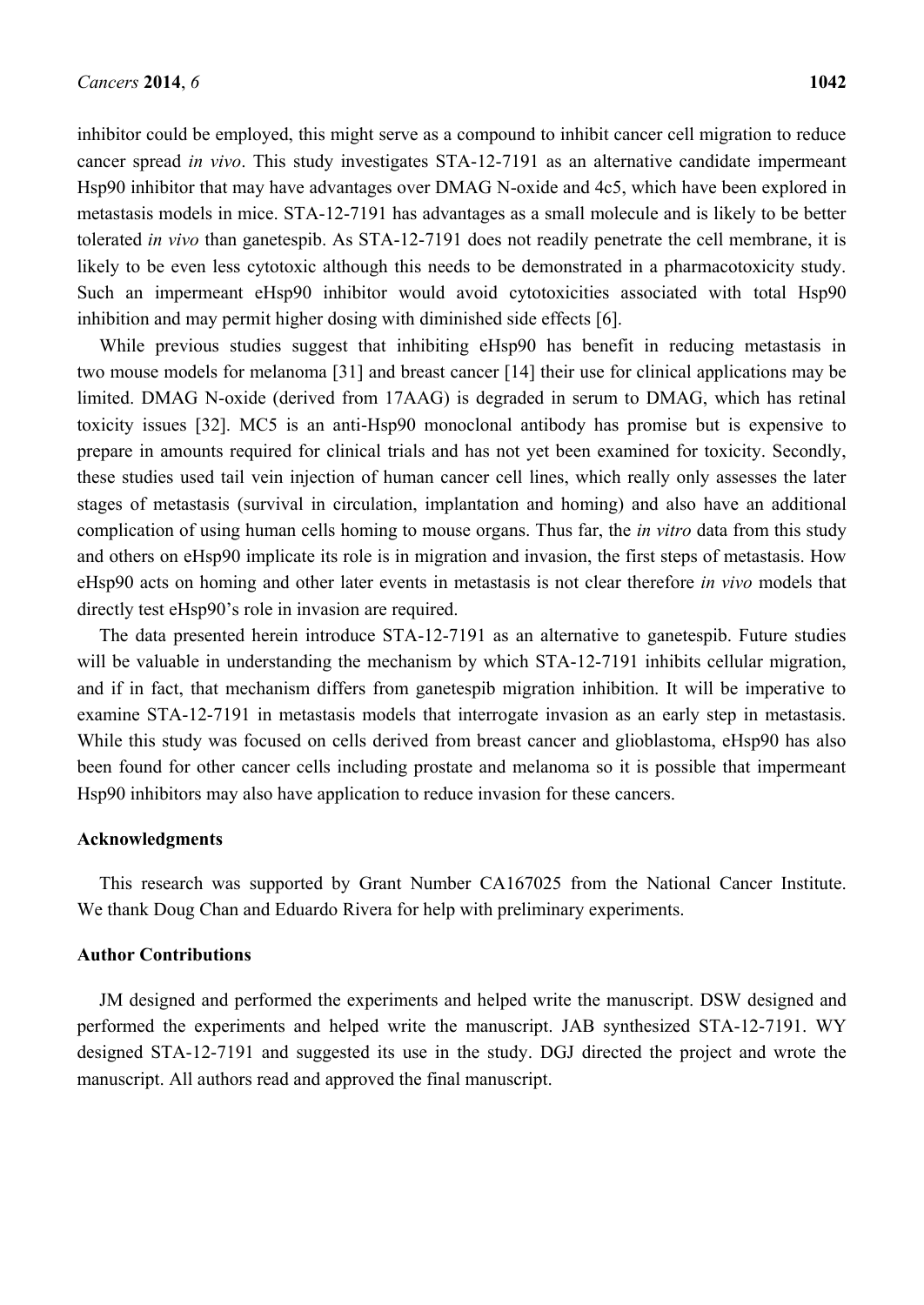## **Conflicts of Interest**

J.M., D.S.W. and D.G.J. declare no conflict of interest. J.B. is a former employee of Synta Pharmaceuticals. W.Y. is a current employee of Synta Pharmaceuticals.

## **References**

- 1. Wells, A.; Grahovac, J.; Wheeler, S.; Ma, B.; Lauffenburger, D. Targeting tumor cell motility as a strategy against invasion and metastasis. *Trends Pharmacol. Sci.* **2013**, *34*, 283–289.
- 2. Eustace, B.K.; Sakurai, T.; Stewart, J.K.; Yimlamai, D.; Unger, C.; Zehetmeier, C.; Lain, B.; Torella, C.; Henning, S.W.; Beste, G.; *et al*. Functional proteomic screens reveal an essential extracellular role for hsp90 alpha in cancer cell invasiveness. *Nat. Cell Biol.* **2004**, *6*, 507–514.
- 3. Sloan, K.E.; Stewart, J.K.; Treloar, A.F.; Matthews, R.T.; Jay, D.G. CD155/PVR enhances glioma cell dispersal by regulating adhesion signaling and focal adhesion dynamics. *Cancer Res*. **2005**, *65*, 10930–10937.
- 4. Bagci, T.; Wu, J.K.; Pfannl, R.; Ilag, L.L.; Jay, D.G. Autocrine semaphoring 3A signaling promotes glioblastoma dispersal. *Oncogene* **2009**, *28*, 3537–3550.
- 5. Hong, D.S.; Banerji, U.; Tavana, B.; George, G.C.; Aaron, J.; Kurzrock, R. Targeting the molecular chaperone heat shock protein 90 (HSP90): Lessons learned and future directions. *Cancer Treat. Rev.* **2013**, *39*, 375–387.
- 6. Barrott, J.J.; Haystead, T.A. Hsp90, an unlikely ally in the war on cancer. *FEBS J.* **2013**, *280*, 1381–1396.
- 7. Picard, D. Hsp90 invades the outside. *Nat. Cell Biol.* **2004**, *6*, 479–480.
- 8. Li, W.; Sahu, D.; Tsen, F. Secreted heat shock protein-90 (Hsp90) in wound healing and cancer. *Biochim. Biophys. Acta* **2012**, *1823*, 730–741.
- 9. Sidera, K.; Gaitanou, M.; Stellas, D.; Matsas, R.; Patsavoudi, E. A critical role for HSP90 in cancer cell invasion involves interaction with the extracellular domain of HER-2. *J. Biol. Chem.* **2008**, *283*, 2031–2041.
- 10. McCready, J.; Sims, J.D.; Chan, D.; Jay, D.G. Secretion of extracellular hsp90alpha via exosomes increases cancer cell motility: A role for plasminogen activation. *BMC Cancer* **2010**, *10*, 294.
- 11. Chen, J.S.; Hsu, Y.S.M.; Chen, C.C.; Lee, C.C.; Huang, T.S. Secreted Heat Shock Protein alpha Induces Colorectal Cancer Cell Invasion through CD91/LRP-1 and NFkB-mediated Integrin alpha v expression*. J. Biol. Chem.* **2010**, *285*, 25458–2566.
- 12. Gopal, U.; Bohonowych, J.E.; Lema-Tome, C.; Liu, A.; Garrett-Mayer, E.; Wang, B.; Isaacs, J.S. A novel extracellular Hsp90 mediated co-receptor function for LRP1 regulates EphA2 dependent glioblastoma cell invasion. *PLoS One* **2011**, *6*, e17649.
- 13. Hance, M.W.; Dole, K.; Gopal, U.; Bohonowych, J.E.; Jezierska-Drutel, A.; Neumann, C.A.; Liu, H.; Garraway, I.P.; Isaacs, J.S. Secreted Hsp90 is a novel regulator of the epithelial to mesenchymal transition (EMT) in prostate cancer. *J. Biol. Chem.* **2012**, *287*, 37732–37744.
- 14. Stellas, D.; el Hamidieh, A.; Patsavoudi, E. Monoclonal antibody 4C5 prevents activation of MMP2 and MMP9 by disrupting their interaction with extracellular HSP90 and inhibits formation of metastatic breast cancer cell deposits. *BMC Cell Biol.* **2010**, *11*, doi:10.1186/1471-2121-11-51.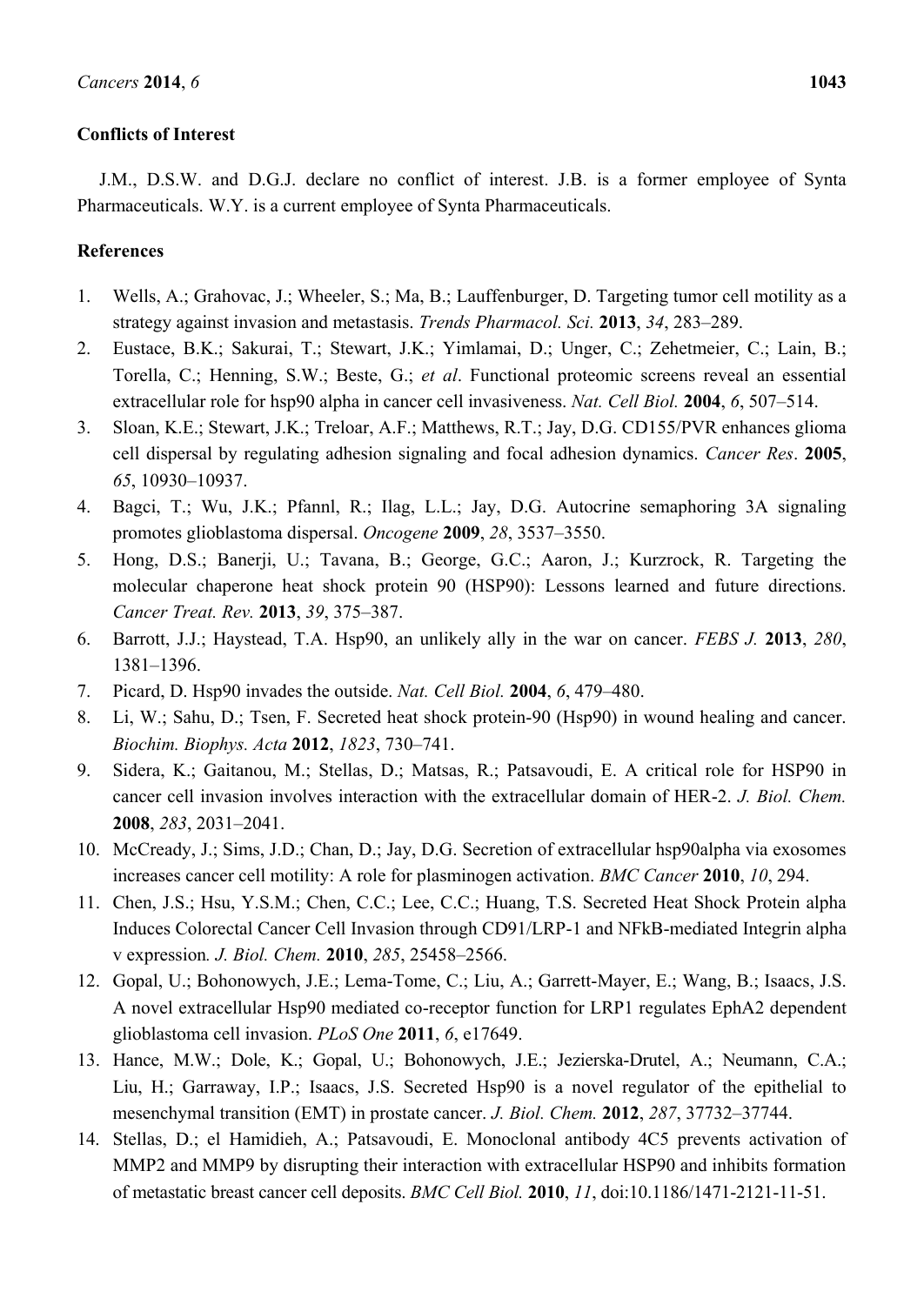- 15. Woodley, D.T.; Fan, J.; Cheng, C.F.; Li, Y.; Chen, M.; Bu, G.; Li, W. Participation of the lipoprotein receptor LRP1 in hypoxia-HSP90alpha autocrine signaling to promote keratinocyte migration. *J. Cell Sci.* **2009**, *122*, 1495–1498.
- 16. Acquaviva, J.; Smith, D.L.; Sang, J.; Friedland, J.C.; He, S.; Sequeira, M.; Zhang, C.; Wada, Y.; Proia, D.A. Targeting KRAS-mutant non-small cell lung cancer with the Hsp90 inhibitor ganetespib. *Mol. Cancer Ther.* **2012**, *11*, 2633–2643.
- 17. Ying, W.; Du, Z.; Sun, L.; Foley, K.P.; Proia, D.A.; Blackman, R.K.; Zhou, D.; Inoue, T.; Tatsuta, N.; Sang, J.; *et.al*. Ganetespib, a unique triazolone-containing Hsp90 inhibitor, exhibits potent antitumor activity and a superior safety profile for cancer therapy. *Mol. Cancer Ther.* **2012**, *11*, 475–478.
- 18. Woo, H.J.; Shaw, L.M.; Messier, J.M.; Mercurio, A.M. The major non-integrin laminin binding protein of macrophages is identical to carbohydrate binding protein 35 (Mac-2). *J. Biol. Chem.* **1990**, *265*, 7097–7099.
- 19. Koths, K.; Taylor, E.; Halenbeck, R.; Casipit, C.; Wang, A. Cloning and characterization of a human Mac-2-binding protein, a new member of the superfamily defined by the macrophage scavenger receptor cysteine-rich domain. *J. Biol. Chem.* **1993**, *268*, 14245–14249.
- 20. Iacobelli, S.; Sismondi, P.; Giai, M.; D'Egidio, M.; Tinari, N.; Amatetti, C.; di Stefano, P.; Natoli, C. Prognostic value of a novel circulating serum 90K antigen in breast cancer. *Br. J. Cancer* **1994**, *69*, 172–176.
- 21. Whelan, S.A.; He, J.; Lu, M.; Souda, P.; Saxton, R.E.; Faull, K.F.; Whitelegge, J.P.; Chang, H.R. Mass spectrometry (LC-MS/MS) identified proteomic biosignatures of breast cancer in proximal fluid. *J. Proteome Res.* **2012**, *11*, 5034–5045.
- 22. Kim, Y.S.; Jung, J.A.; Kim, H.J.; Ahn, Y.H.; Yoo, J.S.; Oh, S.; Cho, C.; Yoo, H.S.; Ko, J.H. Galectin-3 binding protein promotes cell motility in colon cancer by stimulating the shedding of protein tyrosine phosphatase kappa by proprotein convertase 5. *Biochem. Biophys. Res. Commun.* **2011**, *404*, 96–102.
- 23. Marchetti, A.; Tinari, N.; Buttitta, F.; Chella, A.; Angeletti, C.A.; Sacco, R.; Mucilli, F.; Ullrich, A.; Iacobelli, S. Expression of 90K (Mac-2 BP) correlates with distant metastasis and predicts survival in stage I non-small cell lung cancer patients. *Cancer Res.* **2002**, *62*, 2535–2539.
- 24. Moreno-Bueno, G.; Salvador, F.; Martín, A.; Floristán, A.; Cuevas, E.P.; Santos, V.; Montes, A.; Morales, S.; Castilla, M.A.; Rojo-Sebastián, A.; *et al*. Lysyl oxidase-like 2 (LOXL2), a new regulator of cell polarity required for metastatic dissemination of basal-like breast carcinomas. *EMBO Mol. Med.* **2011**, *3*, 528–544.
- 25. Akiri, G.; Sabo, E.; Dafni, H.; Vadasz, Z.; Kartvelishvily, Y.; Gan, N.; Kessler, O.; Cohen, T.; Resnick, M.; Neeman, M.; *et al*. Lysyl oxidase-related protein-1 promotes tumor fibrosis and tumor progression *in vivo*. *Cancer Res.* **2003**, *63*, 1657–1666.
- 26. Peinado, H.; del Carmen Iglesias-de la Cruz, M.; Olmeda, D.; Csiszar, K.; Fong, K.S.; Vega, S.; Nieto, M.A.; Cano, A.; Portillo, F. A molecular role for lysyl oxidase-like 2 enzyme in snail regulation and tumor progression. *EMBO J.* **2005**, *24*, 3446–3458.
- 27. Barker, H.E.; Chang, J.; Cox, T.R.; Lang, G.; Bird, D.; Nicolau, M.; Evans, H.R.; Gartland, A.; Erler, J.T. LOXL2-mediated matrix remodeling in metastasis and mammary gland involution. *Cancer Res*. **2011**, *71*, 1561–1572.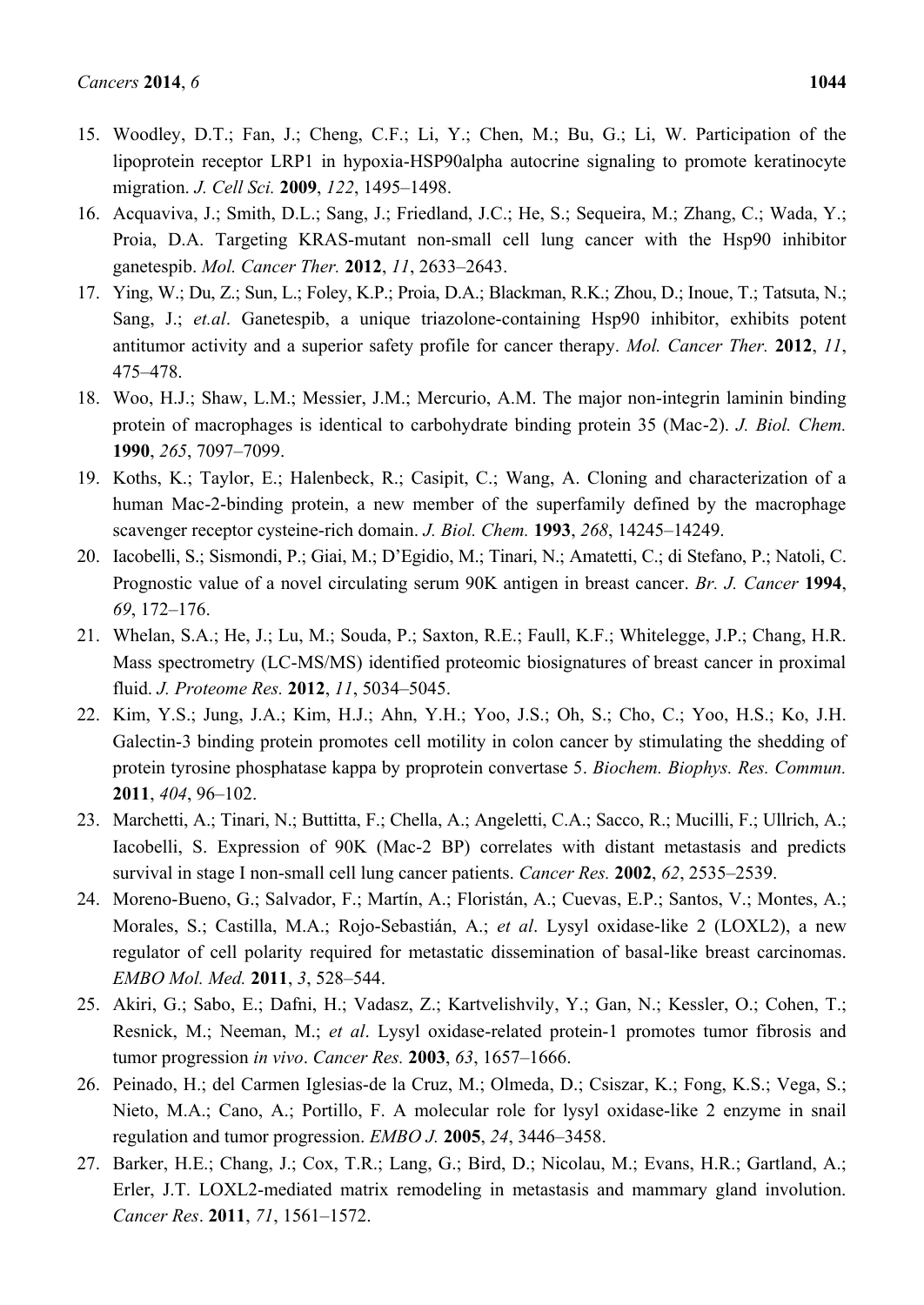- 28. Inohara, H.; Akahani, S.; Koths, K.; Raz, A. Interactions between galectin-3 and Mac-2-binding protein mediate cell-cell adhesion. *Cancer Res.* **1996**, *56*, 4530–4534.
- 29. Ulmer, T.A.; Keeler, V.; André, S.; Gabius, H.J.; Loh, L.; Laferté, S. The tumor-associated antigen 90K/Mac-2-binding protein secreted by human colon carcinoma cells enhances extracellular levels of promatrilysin and is a novel substrate of matrix metalloproteinases-2, -7 (matrilysin) and -9: Implications of proteolytic cleavage. *Biochim. Biophys. Acta* **2010**, *1800*, 336–343.
- 30. Wang, X.; Song, X.; Zhuo, W.; Fu, Y.; Shi, H.; Liang, Y.; Tong, M.; Chang, G.; Luo, Y. The regulatory mechanism of Hsp90alpha secretion and its function in tumor malignancy. *Proc. Natl. Acad. Sci. USA* **2009**, *106*, 21288–21293.
- 31. Tsutsumi, S.; Scroggins, B.; Koga, F.; Lee, M.J.; Trepel, J.; Felts, S.; Carreras, C.; Neckers, L. A small molecule cell-impermeant Hsp90 antagonist inhibits tumor cell motility and invasion. *Oncogene* **2008**, *27*, 2478–2487.
- 32. Kummar, S.; Gutierrez, M.E.; Gardner, E.R.; Chen, X.; Figg, W.D.; Zajac-Kaye, M.; Chen, M.; Steinberg, S.M.; Muir, C.A.; Yancey, M.A.; *et al.* Phase I trial of 17-dimethylaminoethylamino-17-demethoxygeldanamycin (17-DMAG), a heat shock protein inhibitor, administered twice weekly in patients with advanced malignancies. *Eur. J. Cancer* **2010**, *46*, 340–347.
- 33. Barrott, J.J.; Hughes, P.F.; Osada, T.; Yang, X.Y.; Hartman, Z.C.; Loiselle, D.R.; Spector, N.L.; Neckers, L.; Rajaram, N.; Hu, F.; *et al*. Optical and radioiodinated tethered hsp90 inhibitors reveal selective internalization of ectopic hsp90 in malignant breast tumor cells. *Chem. Biol.* **2013**, *20*, 1187–1197.
- 34. Shimamura, T.; Perera, S.A.; Foley, K.P.; Sang, J.; Rodig, S.J.; Inoue, T.; Chen, L.; Li, D.; Carretero, J.; Li, Y.C.; *et al*. Ganetespib (STA-9090), a nongeldanamycin HSP90 inhibitor, has potent antitumor activity in *in vitro* and *in vivo* models of non-small cell lung cancer. *Clin. Cancer Res.* **2012**, *18*, 4973–4985.
- 35. Chen, J.; Lu, L.; Feng, Y.; Wang, H.; Dai, L.; Li, Y.; Zhang, P. PKD2 mediates multi-drug resistance in breast cancer cells through modulation of P-glycoprotein expression. *Cancer Lett.* **2011**, *300*, 48–56.
- 36. Sims, J.D.; McCready, J.; Jay, D.G. Extracellular heat shock protein (hsp)70 and hsp90a assist in matrix metalloproteinase-2 activation and breast cancer cell migration and invasion. *PLoS One* **2011**, *6*, e18848.
- 37. Daquinag, A.; Fadri, M.; Jung, S.Y.; Qin, J.; Kunz, J. The yeast PH domain proteins Slm1 and Slm2 are targets of sphingolipid signaling during the response to heat stress. *Mol. Cell. Biol.* **2007**, *27*, 633–650.
- 38. Ritz, C.; Streigbig, J.C. Bioassay analysis using R. *J. Stat. Softw.* **2005**, *12*, 1–22.
- 39. Barry-Hamilton, V.; Spangler, R.; Marshall, D.; McCauley, S.; Rodriguez, H.M.; Oyasu, M.; Mikels, A.; Vaysberg, M.; Ghermazien, H.; Wai, C.; *et al*. Allosteric inhibition of lysyl oxidase-like-2 impedes the development of a pathologic microenvironment. *Nat. Med*. **2010**, *16*, 1009–1017.